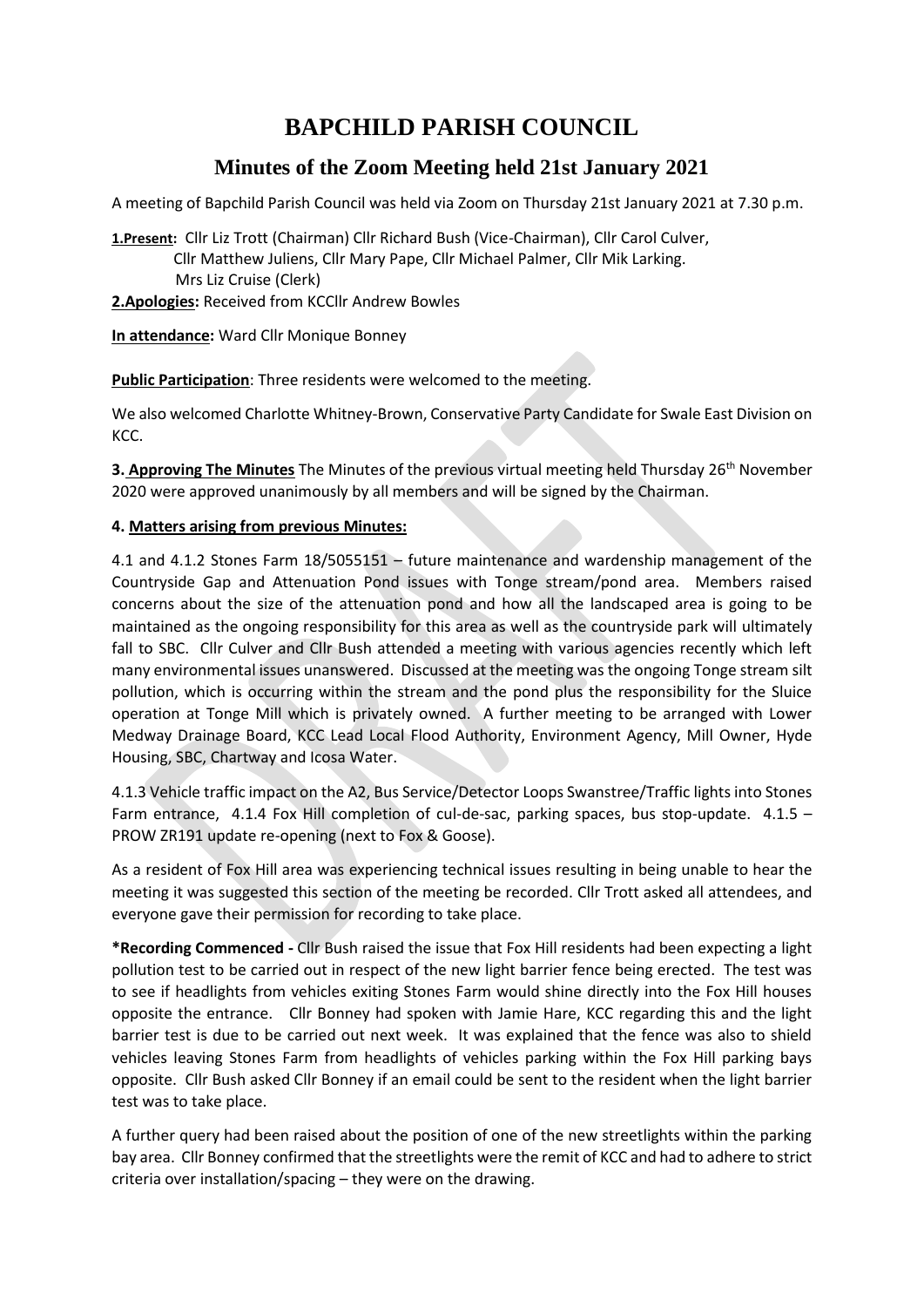Also raised was when the full parking zone area would be fully operational, plus the maintenance of the landscaped areas due to be planted. Cllr Culver confirmed receipt of an email from SBC Mike Knowles stating he has applied for the Traffic Order and this will go to the JTB (Joint Transportation Board) meeting. The permits and vouchers will be put in place and residents will be written to but because of the KCC elections in May, this will be unlikely to happen before June. Cllr Culver to forward the email received to Cllr Bonney.

The earth banks opposite the site were going to be 90% maintained by the Contractor Management Company and two small areas either side of the entrance would be the responsibility of KCC Highways. Cllr Bush and members enquired whether all the landscaping both sides of the A2 could be maintained by one Authority as this would provide uniformity.

There had been an issue recently with the waste freighter gaining access to the cul-de-sac and residents were concerned they would have to walk their bins down to the bottom of the parking area. This issue has been resolved and bins will be collected as previously.

Cllr Bonney had spoken with Jamie Hare (KCC Highways) who confirmed the Contractor wanted to complete the work by the end of this week as they are looking for "Stage 3 Sign Off" (Road Safety) – there would be a 3-4 month gap before this happens to ensure everything has been completed. KCC Clerk of Works has been visiting and will continue to do so before everything is signed off.

The Bus stop/Bus shelter – no news about the bus shelter. Cllr Bonney suggested writing to KCC Jamie Hare to enquire whether the bus shelter was part of the S278 Works. Also, to enquire about the rest of the landscaping including the vegetation expected to grow up and over the fence and whether this is part of the sign off process. Cllr Bonney will check the planning for the planting approval.

PROW ZR191 is due to re-open by  $3^{rd}$  February 2021 – it has been closed for 6 months.

We will write again to Alun Millard KCC Highways in respect of the Swanstree Avenue detector loops which are to be in place prior to occupation of the first house Stones Farm development. Cllr Bush carried out a recent 3 week traffic survey and despite current reductions in traffic due to Covid-19 restrictions, and no school traffic, there are queues of traffic stretching from Panteny Lane travelling towards Sittingbourne at 8.00 am each morning.

Cllr Larking also confirmed that the 333 bus service has been suspended between Sittingbourne and Faversham (this service had been included within the Stones Farm Travel Plan Document).

# **\*\*Recording stopped as this concluded these issues.**

# **4.2 Amenity Areas update – Doubleday Drive/Morris Court/rear of Bapchild CP School**

Further to our previous emails to SBC for an update on the maintenance/upkeep of this planted area, Cllr Culver confirmed she had been in contact and Jonathan Reason and Robert Lucas were the points of contact. Bapchild School had recently cut back some of the overgrown trees from boundary which had grown over and were blocking the lantern on the lighting column. The shrubs were due to be pruned by Blenwood.

#### **5.0 Highways Matters**

5.1 – Swale JTB - the next meeting has been set for  $1<sup>st</sup>$  March 2021 5.30 pm. We await the results of the Tonge traffic survey. The Clerk to contact the Clerk of Tonge PC to see whether this has been carried out.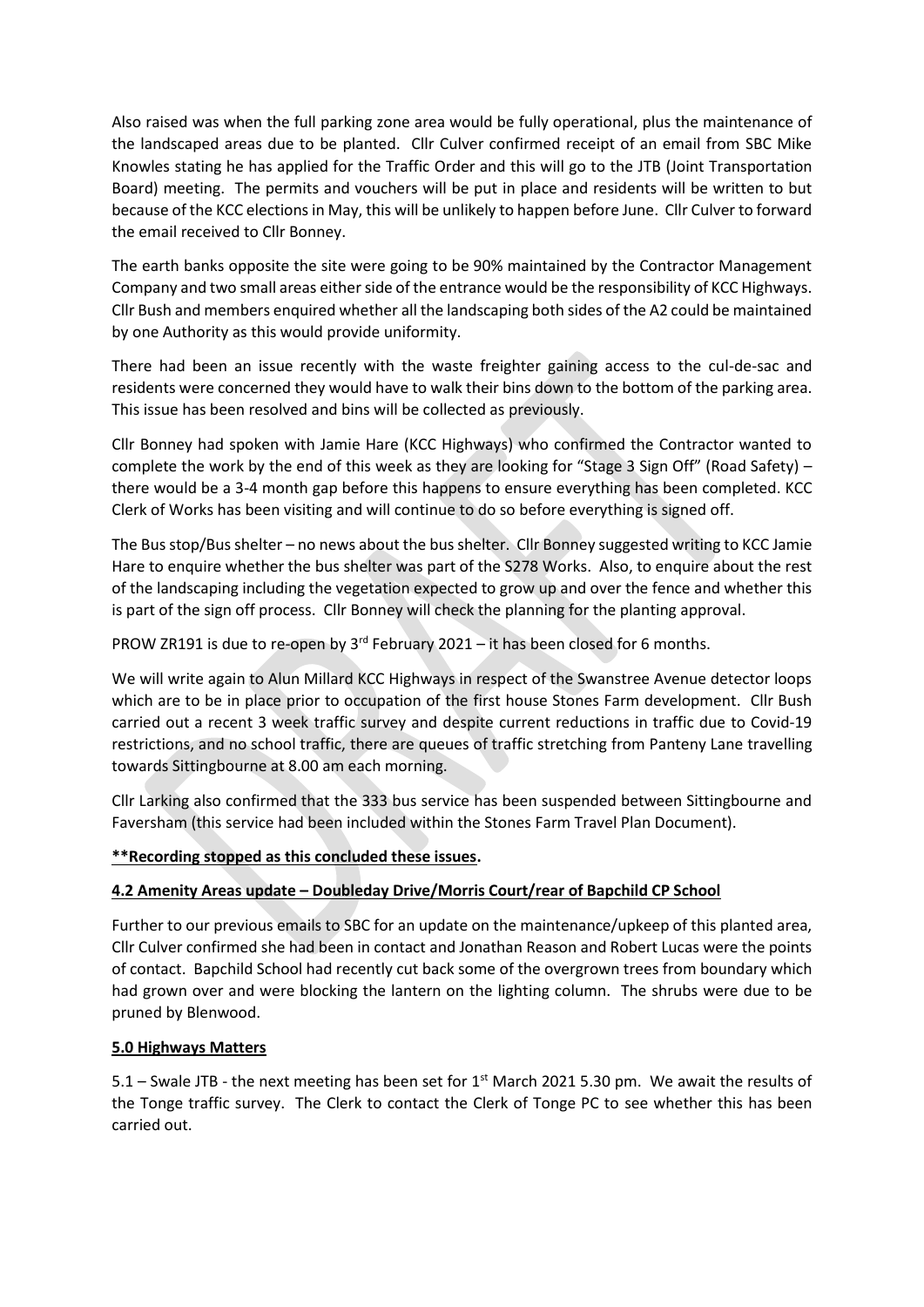5.2 – Bapchild HIP update – prior to the meeting, the Clerk had emailed out to all members the Action Plan, with the updates to the draft HIP. Cllr Trott, Cllr Bush and the Clerk had attended a Zoom meeting on Friday 11<sup>th</sup> December 2020 with Sarah Ellcock, KCC Highways. The following points were discussed:

(a) KEEP CLEAR road markings to be added to the end of School Lane junction with the A2.

(b) Signage to be added to Panteny Lane – "Unsuitable for HGV's"

(c) Staggered junction warning signs to be added ahead of Hempstead Lane and Panteny Lane junctions.

The signage will be funded by KCC and is scheduled for completion by the end of March.

When we asked Sarah about the installation of extra Zig Zag lines outside the school (so they would be both sides of School Lane) she said this wasn't normally considered but mentioned the possibility of a single yellow line. To be followed up as part of our HIP.

Additional items e.g. "gateway style" entrance to the village would need to be funded by the Parish – this was one suggestion to try to slow traffic down when approaching the village from Teynham or when leaving Bapchild and entering the 60mph zone through to Teynham.

Also discussed were the following:

- (1) Alternative measures to address the issue of speeding vehicles through the village enquire about possible speed cameras/possible speed watch scheme.
- (2) A continental system whereby the traffic lights change to red to slow traffic down.

These other suggestions to be followed up and forwarded to Sarah for her further advice.

# 5.3 **Lighting Matters update:**

The Clerk confirmed the replacement lighting column had been installed earlier today outside no 63 School Lane. Eighteenth columns have been converted to LED. All obsolete Mercury lanterns have been replaced. According to the Service Report the next column scheduled for replacement is the one outside no 57 School Lane (on the amenity grass). The Clerk to request a quotation from KCC for this column approved by members unanimously. The Clerk awaits a response to our letter to a resident in Hempstead Lane where we need to convert the lantern to LED but the door to the column has been buried within a garden border (boundary of the property).

# 5.4 **Flooding reported bottom Ashtead Drive**

This ongoing issue has been reported to KCC Highways several times and a tanker had to pump out the water at the bottom of Ashtead Drive. KCC Highways Drainage Team are designing a new scheme for the area, but we have been informed this will take time to implement and is unlikely to happen before March 2021. A discussion took place with Cllr Bonney concerning the excess water which is flowing down from the field next to Ashgore's House, Church Street, Rodmersham which continues up to four days after any rainfall, running down School Lane, pooling significantly near the speed cushion, and flowing into Ashtead Drive. The gullies are constantly blocked as they cannot contain the high volume of water. It was suggested we write to the Chief Executive of Blackbird Farming, Tim Malpas, to see whether any environmental changes could have taken place which are contributing to the excess water flow from Rodmersham area.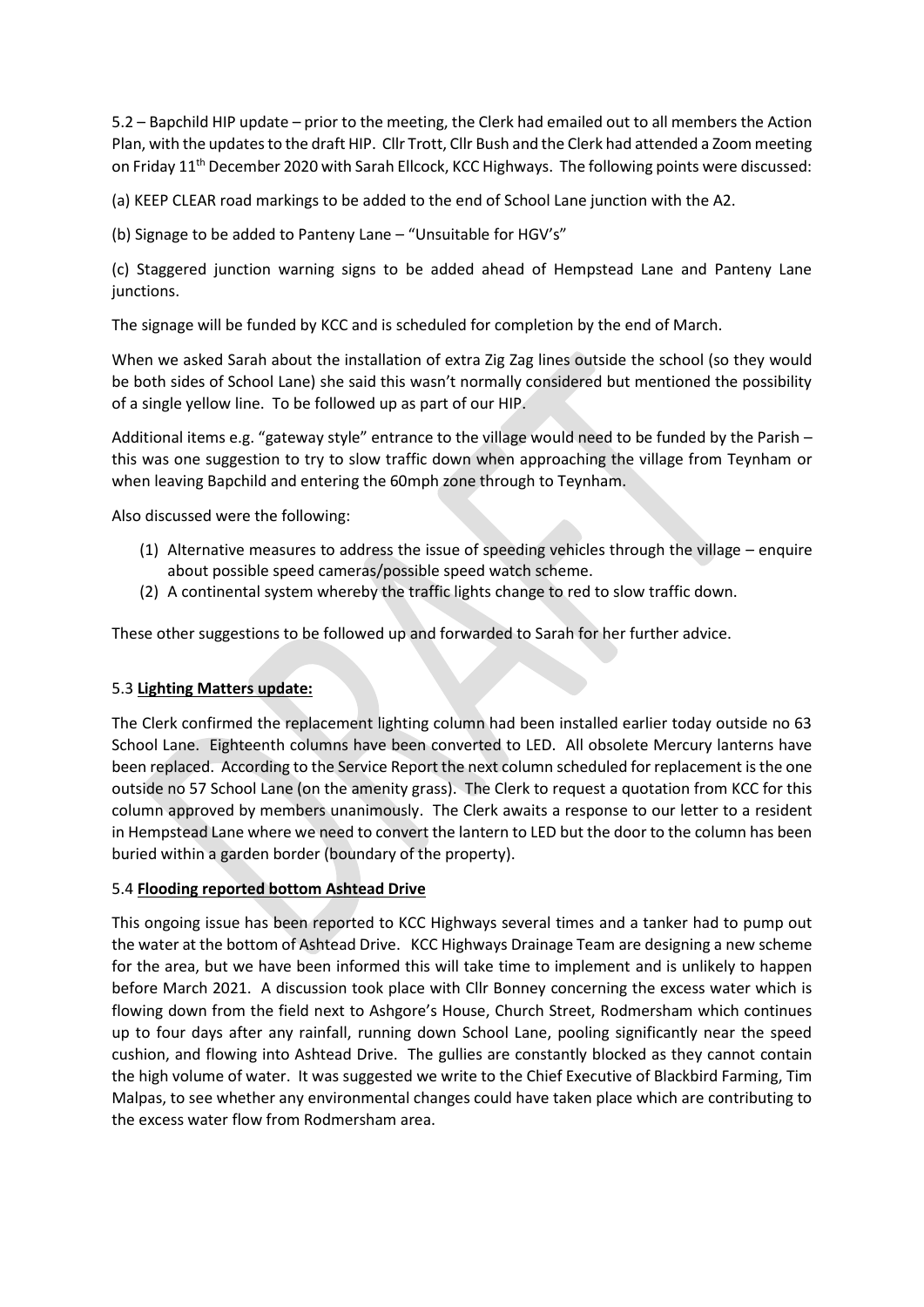#### **6.0 Planning Matters**

No new planning applications to comment on.

#### **7.0 Fernfield Homes Ltd 8 Houses School Lane Site**

Enforcement issues update – cycle storage/lighting/soft landscaping. To date 5 out of the 8 properties have been sold but we still have outstanding issues which were raised last Summer. Andrew Spiers (Planning Officer SBC) awaits the revised landscaping plans. We will have the chance to comment once a revised application has been submitted. There is question about the legal status of the landscaped gap between Morris Court Farm and the development (the ten-metre buffer zone). This is not the landscaping scheme which was approved when the planning was granted. The cycle storage requirements have not been confirmed as correct. The lighting has not been installed to date. Cllr Bonney to enquire for a further update on matters outstanding.

#### **8.0 Appin/Provectus leaflet drop re proposed 95 houses development School Lane.**

We do not have any news/updates concerning this proposal to date and no planning application has been submitted. Cllr Bonney confirmed there had been a Local Plan Panel Meeting on Tuesday 19th January concerning the draft Local Plan Review (Regulation 19) to be put forward for approval at Full Council in February.

#### **9.0 Litter/Fly Tipping/lorry parking Panteny Lane, entrance field – update.**

The Clerk confirmed Tim Malpas, CEO Blackbird Farming had arranged for a barrier of IBC's to be installed at the entrance to the field area further to our previously reporting overnight lorry parking plus previously reported fly tipping issues/littering, and anti-social behaviour.

#### **10.0 KCC – Consultation re a trial in Kent to increase lorry weight limits from 44 to 48 tons.**

We hope the additional signage – part of our HIP – reference "unsuitable for HGV's" - Panteny Lane will in future prevent lorries using Panteny Lane and Church Street as a short cut to avoid using the A2.

# **11.0 Accounts**

Prior to the meeting, the Clerk had emailed out the bank reconciliation reports for December and January (balance to date). These were approved unanimously by all members together with the Clerk Salary due 26<sup>th</sup> January 2021.

| 11.1   | Cheques/online   | <b>Details</b>                    | Amount |
|--------|------------------|-----------------------------------|--------|
|        | payments already |                                   |        |
|        | made:            |                                   |        |
| 11.1.1 | 16/11/2020       | EDF 1-31 October                  | 111.25 |
| 11.1.2 | 02/12/2020       | Streetlights (new LED Lantern)    | 390.00 |
| 11.1.3 | 02/12/2020       | Reimburse Clerk Zoom subscription | 143.88 |
| 11.1.4 | 15/12/2020       | EDF 1-30 November                 | 110.44 |
| 11.1.5 | 29/12/2020       | <b>Clerk Salary December</b>      | 388.53 |
| 11.1.6 | 18/01/2021       | EDF 1-31 December                 | 115.21 |
|        | Cheques/online   |                                   |        |
|        | payments due:    |                                   |        |
| 11.1.7 | 26/01/2021       | Clerk Salary January              | 388.53 |
| 11.1.8 | <b>Income</b>    |                                   |        |
|        | Due/Received:    |                                   |        |